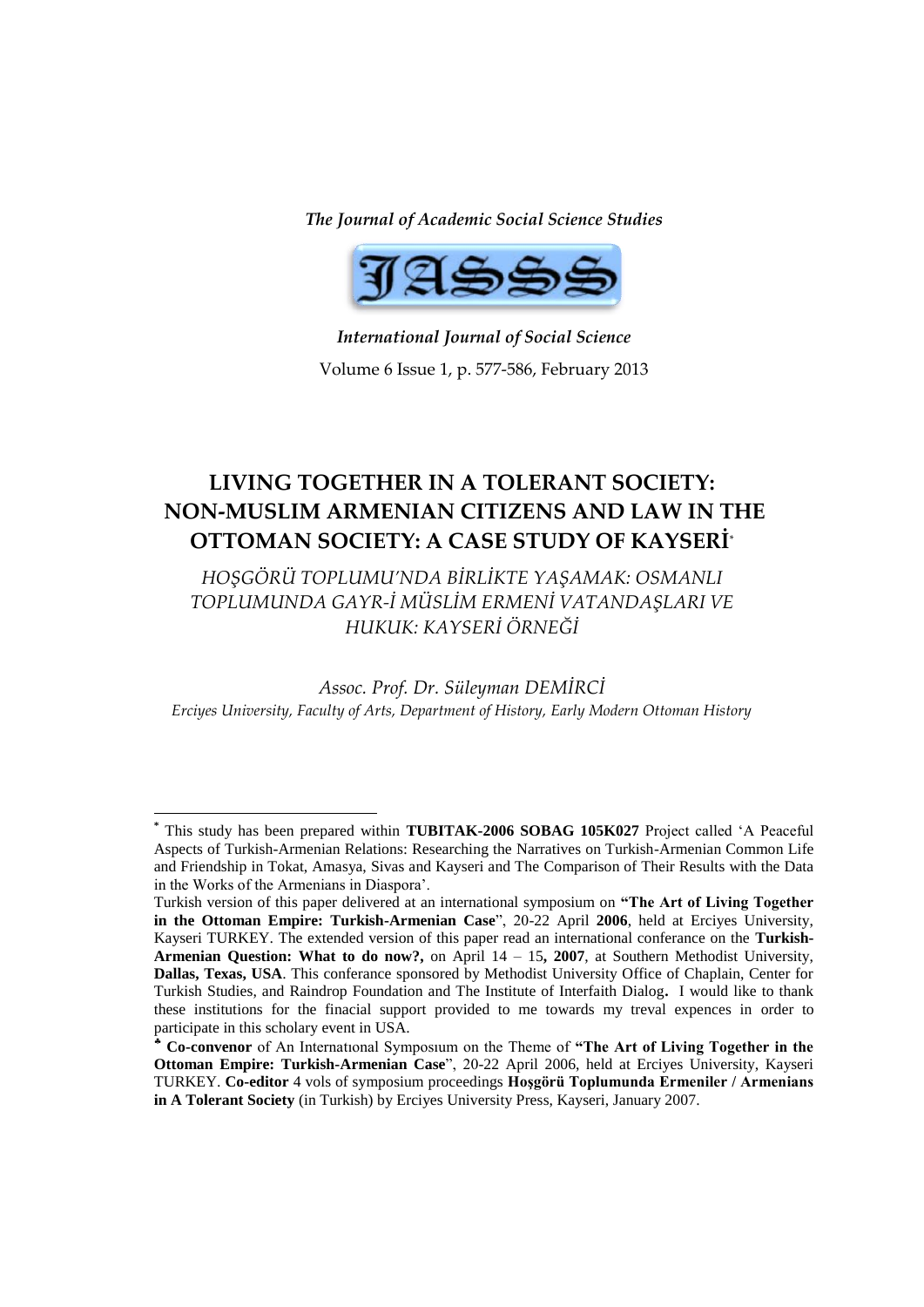"*We have to face the fact that either all of us are going to die together or we are going to learn to live together and if we are to live together then we must talk"*

> *Eleanor Roosevelt*

#### *Abstract*

Tolerance occupying an important place in our cultural and civilized life is often described as overlooking the faults, respecting different ideas and cultures, and forgiving everything that is forgivable. However, nobody should have the right to act tolerantly on behalf of tolerance under the conditions where the law of others are in the foreground. As individuals, we may behave in an altruistic manner on the matters concerning us; nevertheless, within the concept of tolerance, it is not only wrong to assess the conceding of public rights to the individuals unilaterally, but it is also assessed as an offence commited against the society.

Relying on the Court Records of Kayseri this paper will examine non-Muslim Armenian citizens living in the Ottoman society and struggling for seeking their rights and their search for justice. It will also analyze how their desires for the issues causing complaints within the society are handled in the case study of Kayseri. Our objective is to bring out the concept of seeking and conceding justice concerning the problems that the people living in the Ottoman social life encounter; therefore, we aim to make a modest contribution to the settled and incorrect opinions on the matter whether at home or abroad by depending on the limits of the matter and making use of the methodology that science and scholars require within the historical framework of the concept of intercommunal tolerance and living together.

*Key Words:* Armenians, living together, tolerance, Ottoman society, Kayseri

# *Öz*

Kültür ve medeniyet hayatımızda önemli bir yer işgal eden hoşgörü çoğu zaman kusurlara göz yumma, farklı düşünce ve kültürlere saygı gösterme, affedilebilecek her şeyi affetme şeklinde tarif edilir. Fakat başkalarının hukukunun söz konusu olduğu bir yerde hoşgörü adına müsamaha gösterme, kimsenin hakkı olmamalıdır. Birey olarak bizler kendimize ait konularda fedakârlıkta bulunabiliriz; fakat kamu'nun hakkını kişilere tek taraflı olarak bağışlama hoşgörü içerisinde değerlendirmek yanlış olmakla kalmaz, o aynı zamanda topluma karşı işlenmiş bir suç olarak değerlendirilir.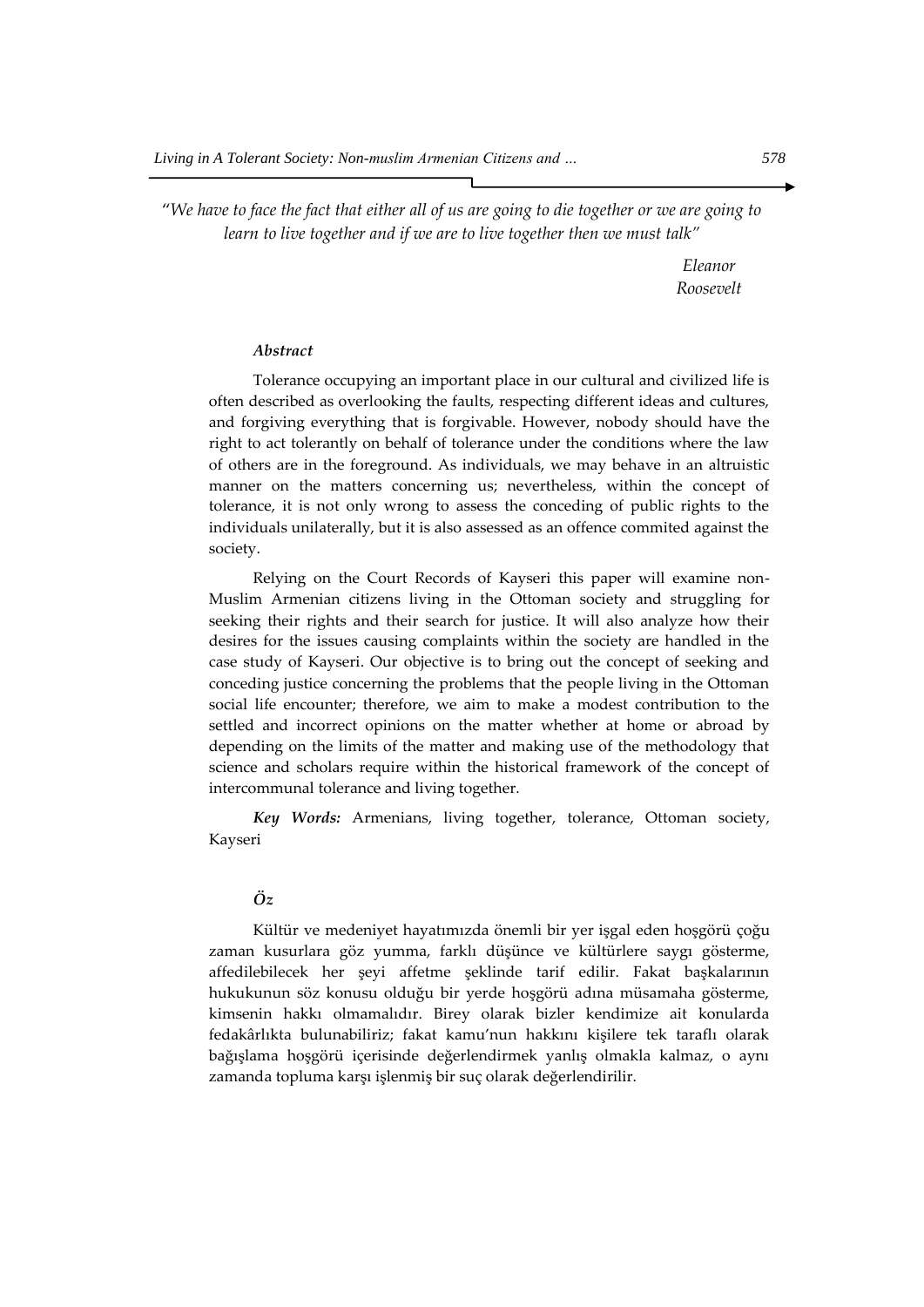Kayseri şer'iyye sicillerindeki kayıtlardan hareketle kaleme alınmış olan bu çalışma arşiv belgeleri/bilgileri ışığında yakın doğu devlet anlayışını kısa bir şekilde irdeledikten sonra çalışma konumuzun ilgilendiği kadarıyla Osmanlı toplumunda yaşayan gayr-i Müslim Ermeni vatandaşların hak arama mücadelelerini, adalet arayışlarını ve toplum içerisinde şikâyete konu olan hususlara yönelik isteklerinin nasıl ele alındığı konusunu Kayseri örneğinde incelemektedir. Bu araştırma ile Osmanlı sosyal hayatı içerisinde yaşayan insanların karşılaşmış oldukları sorunlar ile ilgili hak arama ve hakkı teslim etme anlayışını Müslim/gayr-i Müslim çerçevesinde ortaya koymak ve bu şekilde gerek yurt içi ve gerekse yurt dışında konu ile ilgili yerleşmiş yanlış kanaatlere konunun sınırları çerçevesinde bilimin ve bilim insanının ihtiyaç duyduğu metodolojiyi kullanarak toplumlararası hoşgörü ve birlikte yaşama anlayışının tarihi temelleri çerçevesinde mütevazı bir katkıda bulunmaktır.

*Anahtar Kelimeler:* Ermeniler, Birlikte Yaşama, Tolerans, Osmanlı Toplumu, Kayseri

### **Introductıon**

Tolerance occupying an important place in our cultural and civilized life is often described as overlooking the faults, respecting different ideas and cultures, and forgiving everything that is forgivable. However, nobody should have the right to act tolerantly on behalf of tolerance under the conditions where the law of others are in the foreground. As individuals, we may behave in an altruistic manner on the matters concerning us; nevertheless, within the concept of tolerance, it is not only wrong to assess the conceding of public rights to the individuals unilaterally, but it is also assessed as an offence commited against the society.

During his speech in a scholarly event about "Hoşgörü ve Cumhuriyet", Toktamıs Ates makes the following particular description of his on tolerance: *"Tolerance means to be able to remain tolerant and affectionate towards the person or people who have different opinions, beliefs, life-styles and point of views; in other words, this term means to allow the existence ofthe differences and another person or people; however, it is important to state what kind of endurance is this? It is not a kind of unwilling endurance like when you say "Damn!"; in contrast, it means to tolerate by showing respect, love and affection."<sup>1</sup>*

We have been so inspired by the communique which we called as Living Together in a Tolerant Society that it is possible for us to say that the most notable feature of the Ottoman Government in this sense is, of course, that it managed to administrate the nations belonging to three heavenly religions, speaking different languages and having distinct cultural backgrounds under its control for 620-odd years. The Ottoman rulers enabled the Muslim and non-Muslim people to practice their religious exercises and express their opinions freely in such a way that had not been experienced by any other contemporary countries. As a result of the concept of such a government and sovereignty, these rulers made it possible for the Christian and Jewish

<sup>1</sup>Toktamıs Ates, "Hoşgörü ve Cumhuriyet*",Osmanlı"da Hoşgörü Birlikte Yaşama Sanatı*,, Publications of The Journalists and Writers Foundation, Editor: Mustafa Armağan, p. 77.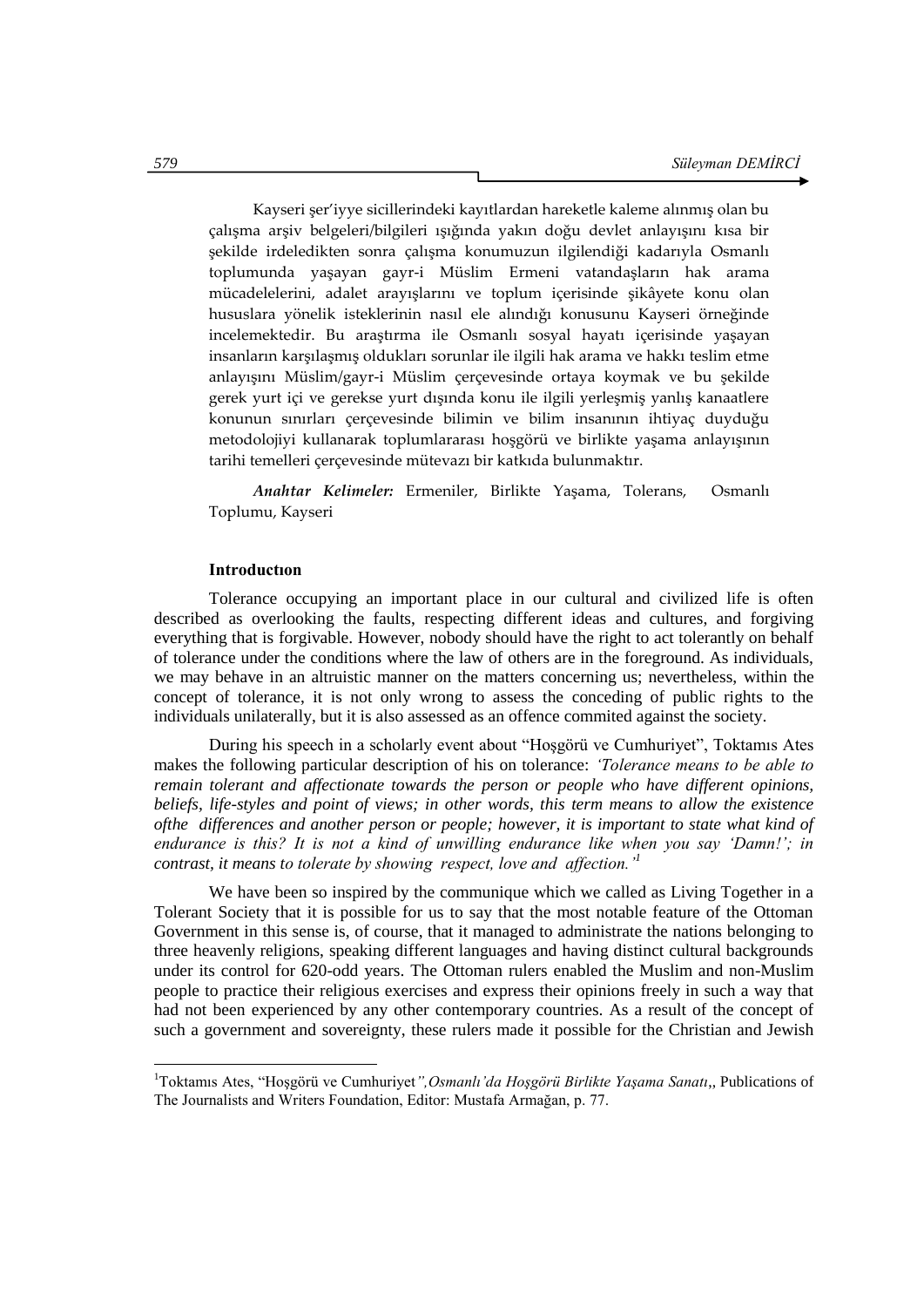citizens, who were living within the borders of this government, to maintain their lives in accordance with their religion. $<sup>2</sup>$ </sup>

In his article on tolerance, Kirkor Damadyan, the Archbishop of the Armenian Church in Turkey, draws attention to the historical backgrounds of tolerance and living together in Turkish society by referring to the following historic words of Matheos from Urfa, an Armenian Historian, about Melikshah, Sultan of Great Seljuk Empire: *"The Sultan was quite affectionate towards the Christians. On his way to the towns, he had displayed fatherly attitudes towards the people in these towns. Barsef, the Catholicos of Armenians, went to Melikshah. The Catholicos said to him that the Christians were incited in some parts and the clergy (Ruhani) and the Church were forced to pay a tax. The Sultan complimented the Catholicos, whom he permitted to express his ideas before him. The Sultan; therefore, implemented all the desires of the Catholicos and exempted the Church, monastery and the clergy-men and clergy-women from the tax'.*<sup> $3$ </sup>

The religious authority of the Armenian Patriarchate in the Ottoman administration extended in a directly proportional way to the expanding borders of the Government. The Patriarch of the Armenians in İstanbul became the religious leader of the Armenian community living in the conquered territories. The rulers maintaining their sovereignty after the reign of Sultan Mehmed the Conqueror allowed the the patriarchs to implement their tasks and authorities by the charters they had given. It is understood from the adjudications in the charters of the patriarchate that the Ottoman rulers did not interfere in the attempt of the Armenian community to improve religious and social life and in the matters of inheritance and family law within the community, yet permitted the non-Muslim Ottoman citizens to make use of the kadi's courts in the event that they wished. The patriarchs and their entourage were granted by the government with the exemptions such as *cizye (jizya)*, *avârız<sup>4</sup>* and the exemption of *tekalif-i örfiye*. This gives us another clear explanation that there was a respect and tolerance towards the clergy and the offices of Armenian community.<sup>5</sup>

<sup>&</sup>lt;sup>2</sup>See Bahaeddin Yediyıldız, 'Osmanlı Hâkimiyet Anlayışı', Doğuştan Günümüze Büyük İslam Tarihi, Volume. XI, İstanbul 1989, p. 293 and the next pages.

<sup>3</sup>Kirkor Damadyan, *Osmanlı"da Hoşgörü Birlikte Yaşama Sanatı,* Publications of The Journalists and Writers Foundation, Editor: Mustafa Armağan, p. 176.

<sup>4</sup> On the Avârız and its related literature see. SüleymanDemirci, *"Avâriz* and *Nüzul* Levies in the Ottoman Empire: A Case Study of the Province of Karaman, 1620s-1700" *Turkish Historical Society Belleten, 70/258* (August 2006): 563-590; "Collection of *avâriz* and *nüzul* levies in the Ottoman Empire, 1620- 1700", *Turkish Historical Society Belleten ,69/256 (December 2005): 897-912;* "Collectors of avâriz and nüzul levies in the Ottoman Empire. A case study of the province of Karaman, 1621-1700", *Turkish Historical Society Belleten, 69/255 (August 2005): 539-565;* "Complaints about *avâriz* assessment and payment in the *avâriz*-tax system: An aspect of the relationship between centre and periphery. A case study of Kayseri 1618-1700", *Journal of the Economic and Social History of the Orient JESHO*  46.4.(2003): 437-474;*"*Demography And History: The Value of The *Avârızhâne* Registers For Demographic Research: A Case Study of The Ottoman Sub-Provinces of Konya, Kayseri And Niğde, C.1620s-1700", *Turcica* 38 (2006): 181-211. Cf. also Süleyman Demirci, *The Functioning of Ottoman Avâriz Taxation,* The Isis Press, First Edition, İstanbul 2009.

<sup>5</sup>Damadyan, *Osmanlı"da Hoşgörü Birlikte Yaşama Sanatı*., pp. 176-177.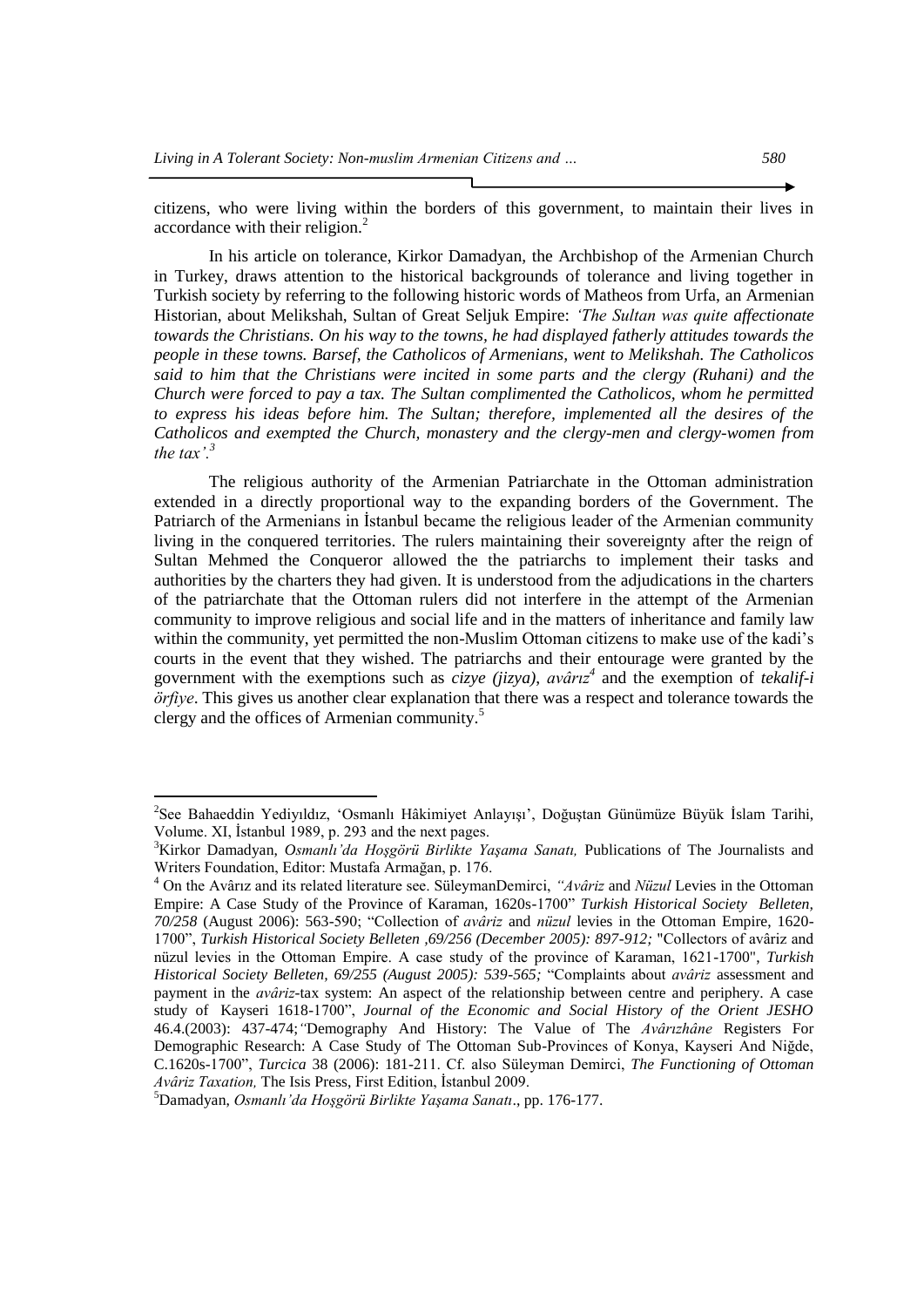## **Complaints procedure and the role of the** *kadı*

The *kadı*, whose office maintained these *sicils*, was the major link connecting the central government with the mass of its citizens. All major imperial orders on any matter sent out to the provincial districts were addressed to the *kadı*, including those intended for local military-administrative authorities. All were copied into these registers.

Any matter requiring official resolution, registration, verification, or adjudication was potentially the domain of the *kadı*. In the case of any dispute between groups of local people, or between the tax-paying population and government officials, it was the *kadı"s* duty to resolve the problem, and then to record the case into the *sicils*. The *sicils* therefore give first hand information on various problems, and contain highly valuable information on many aspects of daily life in Ottoman society.<sup>6</sup>

There are a lot of court records that took place in *kadi"s courts*and became a subject matter for the scientific studies concerning this matter.<sup>7</sup> Let's try to analyze a *court case* dated 1645 and registered in the *kadi"s defters* in Kayseri so that it can be a remarkable case for the art of living together. This case deals with the complaints of three men called Sefer veled-i Kanber, ${}^8$  Manas veled-i Yakup and Murad veled-i Migirdic, who were the inhabitants of Selaldi Quarter in Kayseri. These men went to the *kadi"s court* and put forward a claim before the kadi about Babuk veled-i Arizman, who did not pay the *avariz-related tax*. The plaintiffs stated in their complaints that Babuk veled-i Arizman was registered by the *surveyor* during the course of the new survey (*tahrir-i cedit*), they also added that he had a property in the quarter which was subjected to a tax; therefore, he was made to pay *avariz* taxes himself, but he refused to pay." Thereupon Babuk veled-i Arizman was questioned by the kadi to learn whether the accusations were correct or not.

<sup>6</sup> On the *kadı* and the *şer'iyye sicilleri* seeIlber Ortayli, "On the role of Ottoman Kadi in provincial administration", *Turkish Public Administration Annual,* 3 (1976): 1-21[Turkish version: "Osmanlı Kadısının Taşra Yönetimindeki Rolü Üzerine", Amme İdaresi Dergisi, 9/1 (1976), 95-107.]; Amy Singer, "Tapu Tahrir Defterleri and kadi sicilleri: a happy marriage of sources", *Tarih,*1(1990): 95-125; Y J Seng**,** "The Ser"iyye Sicilleri of the Istanbul Müftülüğu as a source for the study of everday life", *TSAB,* 15 (1991): 307-25; Türk Dünyasi Vakfi publication*, Şer'iyye Sicilleri,* (vol 2, Istanbul 1988); Suraiya Faroqhi, *Approaching Ottoman History: An introduction to the sources,* (Cambridge University Press, Cambridge, 1999): 55-57. Particularly relevant for this study are the articles by Ronald Jennings, "Loans and Credit in early 17th Century Ottoman Judicial Records: the Sharia Court Records of Anatolian Kayseri", *Journal of the Economic and Social History of the orient,* 16 (1973): 168-216: "Limitation of the Judicial powers of the Kadi in 17<sup>th</sup> century Ottoman Kayseri", *Studia Islamica*, 1 (1979): 151-184: "Kadi court and legal procedure in 17<sup>th</sup> century Ottoman Kayseri", *Studia Islamica*, XLVIII (1978): 133-172; Süleyman Demirci, "Complaints about *avâriz* assessment and payment in the *avâriz*-tax system: An aspect of the relationship between centre and periphery. A case study of Kayseri: 1618-1700", *JESHO* 46.4.2003.

<sup>7</sup>The *Kayseri Ser"iyye Sicilleri* (KSS) are the Court Records of Kayseri. They are housed in the National Library in Ankara. Copies of these registers are available at the History of Kayseri and Its Vicinity Research Centre of Erciyes University in Kayseri, Turkey. In this paper, sources are cited in accordance with the classification number of the archives, i.e. KSS 279:5 means Kayseri *sicils* number 279, entry 5.

<sup>8</sup> In Muslim names, the son is designated by *bin*, while in non-Muslim names, it is called *veled-i*. *Bint-i* means the "daughter of". The word "oglu" also appear in the text. It means "son of".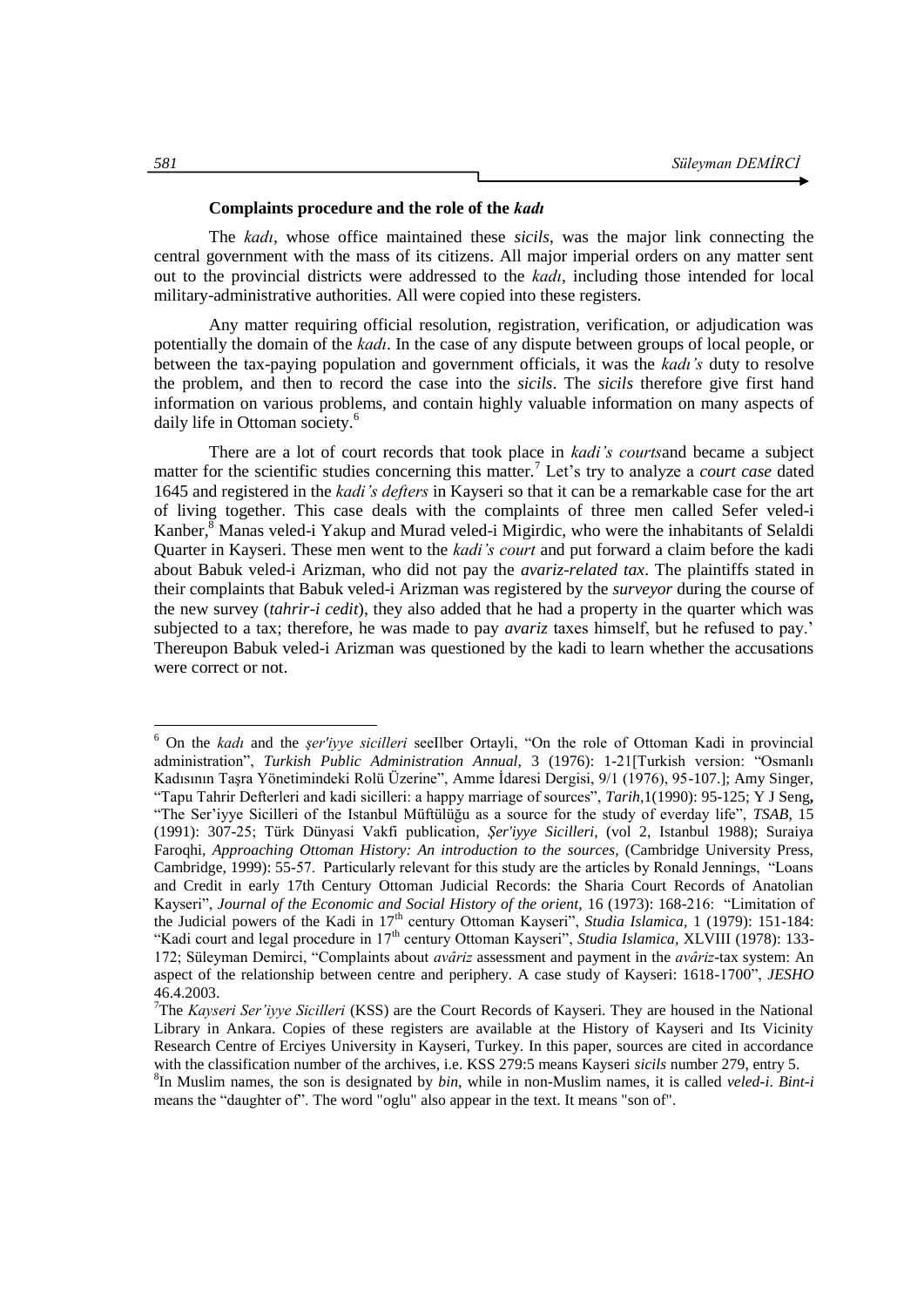Babuk veled-i Arizman explained the situation in details before the kadi and expressed that he was indeed obliged to pay the avariz taxand he was registered in the *avariz defters* of the quarter, yet omitted from the *defter* during the course of the new survey. He then explained before the central administration (in İstanbul) that his economic conditions were not so good. As a result of this, he was exempted from avariz taxes, and he explained in the kadi"s court that he was registered as a *"merammetci"<sup>9</sup>* in order to be responsible for the maintenance and repair of the fountain built by El-hac Ahmed Celebi in Gebe Ilyas Quarter in Kayseri.

Babuk veled-i Arizman was then asked to prove whether there were any evidences indicating what he said was correct. Therefore, he presented the *fatwa* concerning the matter to the kadi as an evidence. Depending on the available evidences, it was adjudicated that Babuk was exempted from the *avariz* taxes as long as he remained as a *"merammetci"* and; as a result, the claims of the plaintiffs were over ruled by the court. What attracts me most in this case is that Babuk veled-i Arizman from Armenian community was exempted from the avariz taxes on the condition that he met the necessary things in the course of time for the maintenance and repair of the fountain which was built for the benefit of the public by El-hac Ahmed Celebi, who was a Muslim, undoubtedly.<sup>10</sup>

It is also important to touch upon the following words of Damadyan: *"first of all, the communities willing to maintain the relations between each other need to remember the positive events in their history."* In this sense, considering the Turkish-Armenian relations that we witness in different aspects of social life, there are a lot of historical records to be evaluated and brought not only to the attention of the public but the scientific circles as well. Instead of allowing the events that took place in the history one way or another and afflicted the people on reciprocal terms to be in the foreground, it will be definitely useful to remember positive and constructive events. $^{11}$ 

Depending on some court cases taken place in the Ottoman kadi's courts and the results of these cases and without having recourse to any political or ideological point of views, we will try to examine a matter that is perhaps not made to be in the foreground in quite a few admirable studies carried out related to the situation of non-Muslim Armenian citizens in the Ottoman society and that has occupied the agenda a good deal recently. Furthermore, in the line of the superiority of law, seeking and conceding justice, we will try to present the outcomes that we are going to obtain from the cases concerning the struggle for law that the Armenians living in Kayseri initiated in the early 1900s to the assessment of those interested in the matter.

The purpose of this brief evaluation is to assess how the people living in the Ottoman social life struggled for seeking their rights related to the problems that they encountered, and include this assessment within the concept of the Muslims and non-Muslims; thus, to make a minor contribution to the settled and incorrect opinions on the matter whether at home or abroad and to the intercommunal relations by depending on the limits of the matter and making use of the methodology that science and scholars require.

 $\rm{^{9}A}$  construction worker/a repairer/restorer of damaged or derelict buildings.

<sup>10</sup>See. Süleyman Demirci, "Complaints about *avâriz* assessment and payment in the *avâriz*-tax system: An aspect of the relationship between centre and periphery. A case study of Kayseri,1618-1700", *Journal of Economic and Social History of the Orient*, 46.4, 2003, p. 470.

<sup>11</sup> Damatyan, *Osmanlı"da Hoşgörü Birlikte Yaşama Sanatı*., pp. 177-178.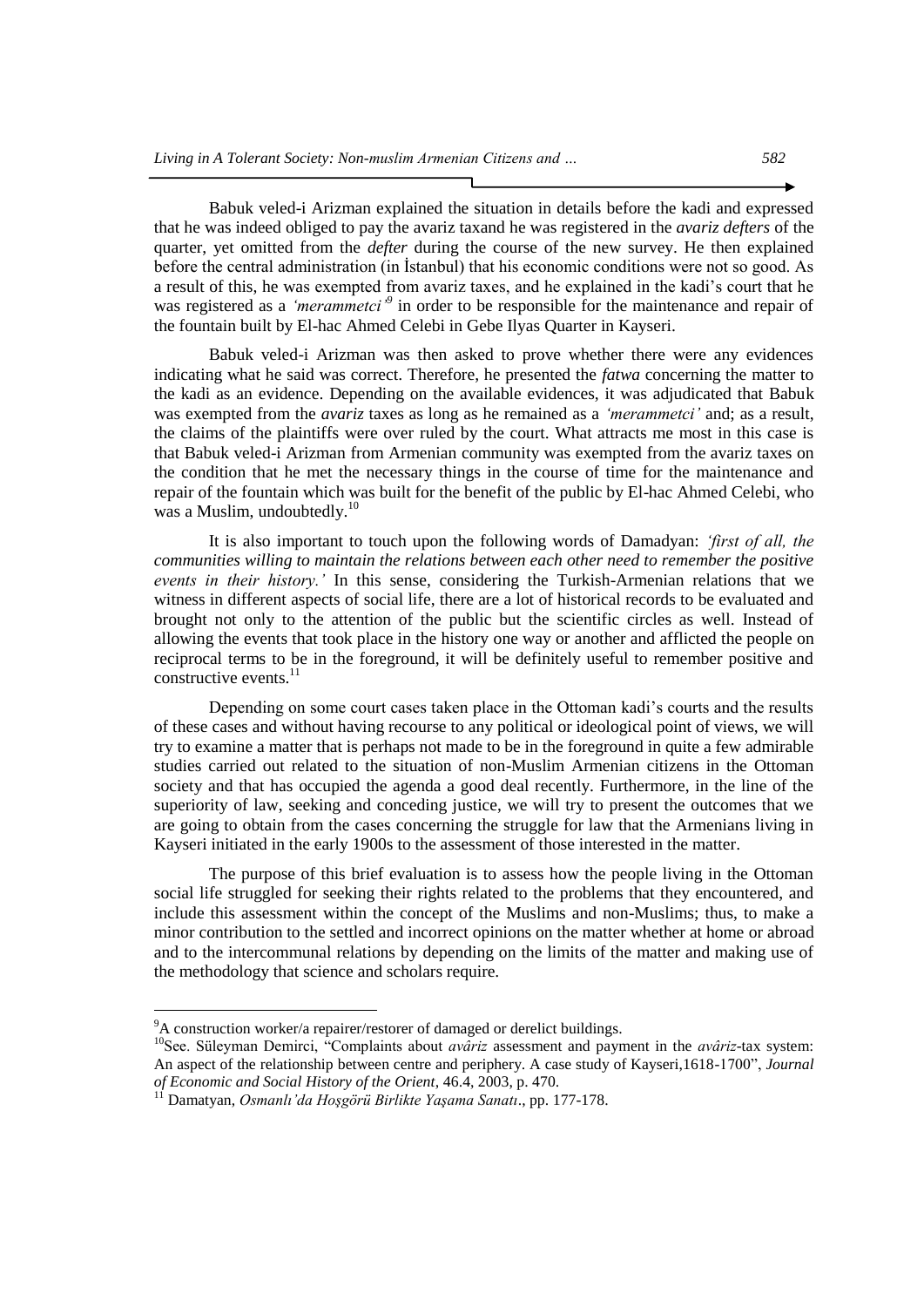As is known, the government can only exist together with the presence of three elements. These are: the country, community, political and judicial organizations. The governmental power is exercised over the governed by means of the governing authorities.<sup>12</sup> At this point, a political and judicial organization has had the governmental power. A nation is a very large family with a lot of individuals. There should not be any differences between the love, affection, tolerance that the parents show towards their children and the feeling that the authorities of the government show towards the people they govern. There should also be no differences evoking a discrimination between the decisions that the jurists assigned in the criminal courts where the justice will be handled are going to make. Hence, the necessary attempt to be implemented is surely that there must be someone to support and maintain the existence of the people living alone, one way or another, in odd corners as social outcasts so that the executives in charge of the administration of the government can establish a real justice. In this sense, their duty is not only to help those exposed to injustice, but also to enable those causing injustice to be punished within the legal framework.

Depending on this context, let's examine the struggle of a non-Muslim woman for seeking her right whom we learn from the records of the Kadi"s Court in Kayseri numbered 279 that she was left outside by her husband. Gülizar binti Karabet,<sup>13</sup> dwelling in Selman Quarter in Kayseri, was made to leave home by force by her husband, Haci veled-i Yenos. Moreover, she was left in a difficult position because she was not paid any money so as to maintain her daily life. Therefore, she went to the Kadi"s Court of Kayseri and sued against her husband for paying her an alimony and removing her grievance. The court investigating the case condemned Haci veled-i Yenos to pay an alimony to his wife, Gülizar bintiKarabet, on May 14<sup>th</sup>, 1903 before the witnesses, *Henri oglu Serek* from Salar Quarter in Talas, and *Manuk oglu Serkiz* from İstanbullu Quarter.<sup>14</sup>

A similar case is seen in Kicikapi Quarter in Kayseri. Duka oglu Agop veled-i Haci Karabet went to Konya to work on the railway line, but neglected his wife and children as far as it is seen from the document. For this reason, his wife, Marya binti Karabet went to the kadi"s court to discuss the matter and complained about her husband who neglected and did not provide his wife and their three-year-old-son and daughters, Makabi (four years old) and Levapez (seven years old) with any financial support. Therefore, she wanted the matter to be solved with the help of the kadi. Thereupon the administrative and juridical office of the kadi called two people from Armenian community and knowing Agop veled-i Haci Karabet to the court in order to have recourse to their information on the matter and learn whether the negligence of her husband resulted from his bad financial conditions or from his personal negligence. Both Incircioglu Artin veled-i Agop dwelling in Eslempasa Quarter and Hamamcioglu Artiv veled-i Asvador in Tos Quarter declared in their statements in the court that they knew Agop veled-i Haci Karabet and he could afford to support his family. As a consequence of these researches, Agop veled-i Haci Karabet was condemned to pay an alimony to his wife on September  $17<sup>th</sup>$ , 1903 so that he could remove the grievance of Marya binti

<sup>&</sup>lt;sup>12</sup> Yusuf Oğuzoğlu, Osmanlı Devlet Anlayışı, Eren Publications, İstanbul 2000, pp. 10-24.

 $13$  See footnote 6 above.

<sup>14</sup> Kayseri Şer"iyye Sicili 279; Number of Document. 89, p. 102. Cf. also Rukiye Yörüker Akşit*, 279 Nolu Kayseri Şer'iyye Sicili, H.1319-22/ M.1901-1904: Transkripsiyon ve Değerlendirme,* (Unpublished MA Thesis, Erciyes University, Kayseri, 1999).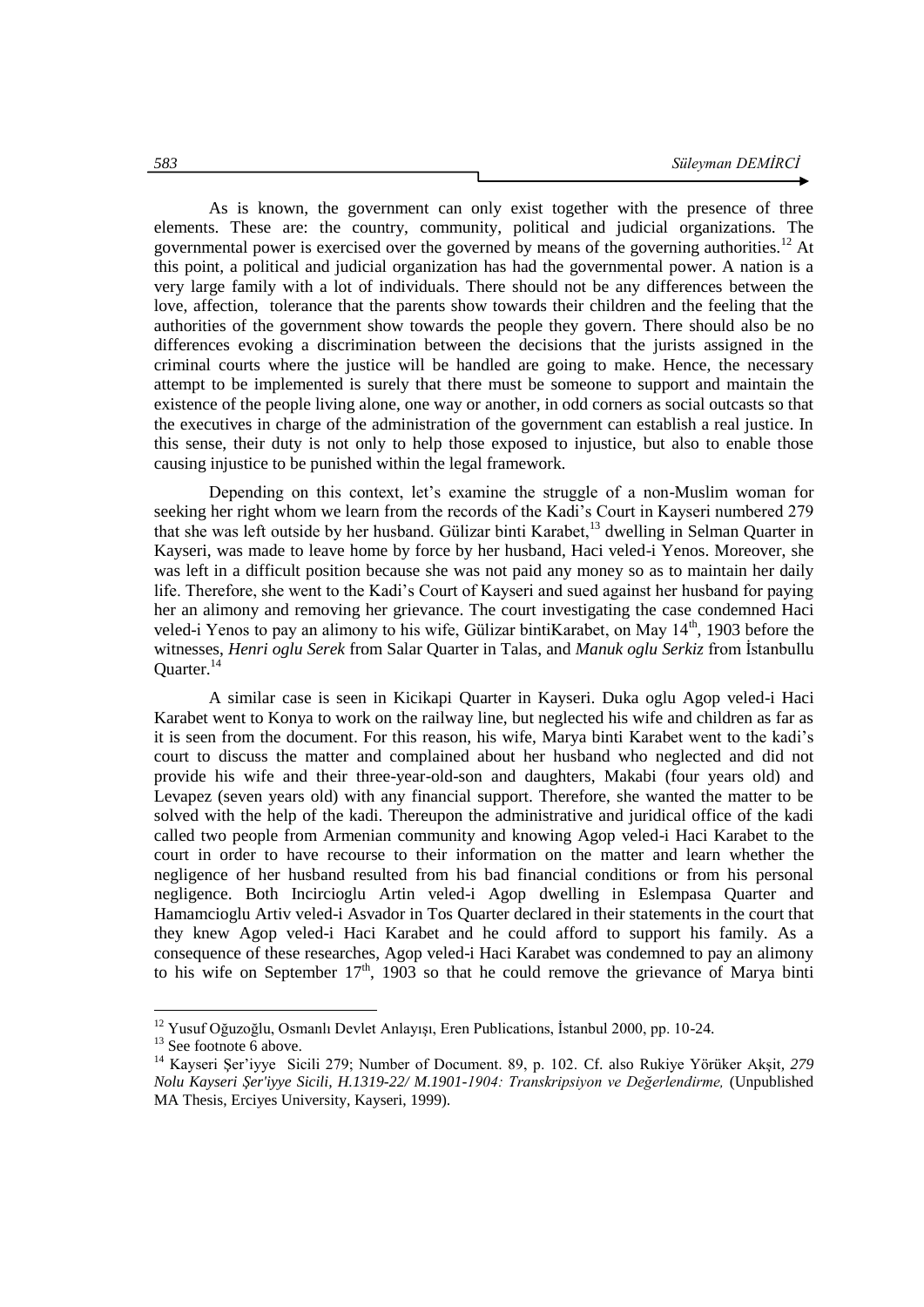Karabet and his children.<sup>15</sup> What draws attention here is that everybody exposed to any grievance trusted in the civil courts to seek and have their rights without any discrimination of nation and religion with the impartiality of Ottoman-Turkish law, and that they were able to attain what they requested as a result of their confidence in the court.

The third case includes a matter of buying and selling between Yakup Aga son of Abdulbaki and Armenian Mihran veled-i Kaspar, living in Kayseri. As far as reflected in local judicial records of Kayseri, the event occurs in this way: Mihran veled-i Kaspar, dwelling in Süleyman Quarter in Kayseri, sold 49 sacks of soap to Yakup Aga son of Abdulbaki in Sasik Islam Quarter. The weight of the purchased soap was expected to be 410 *batmans<sup>16</sup>*over the current unit of weight then. Yakup Aga paid Mihran veled-i Kaspar 10250 *kuruş (or piastre)* over the unit of currency used then. However, when Yakup Aga found out that the amount of the soap he had bought was less than the amount he paid, he informed Mihran veled-i Kaspar of the situation and demanded the return of money to himself which was paid more than needed. Yakup Aga expected Mihran veled-i Kaspar to reciprocate in a positive way; nevertheless, Mihran veled-i Kaspar was not interested in the matter. For this reason, Yakup Aga went to the kadi"s court of Kayseri so that the matter could be overcome judicially; therefore, he sued Mihran veled-i Kaspar for the provision of the return of money to himself which was paid more than needed. He wanted the matter to be solved with the help of the administrative and juridical office of the kadi. After the official procedures were completed, the defendant and plaintiff were called to the kadi"s court. The kadı wanted both of them to explain the course of this matter. By doing so, the kadi wanted to make sure whether the matter conveyed to the kadi as a subject of complaint and also the claims of Yakup Aga were correct or not.

Mihran veled-i Kaspar was defended by his lawyer, Varteris Oglu Bardenet veled-i Hacik, in the court. In his reply to the questions asked by the administrative and juridical office of the kadi, Mihran veled-i Kaspar confirmed that there occured such a purchase and sell mentioned above between each other. In the meantime, we can start to think as in the following: The court identified the matter. The case is assessed considering the defendant and plaintiff and, as a result, the grievance of the aggrieved party is removed. However, based on the course of the events, we see that the situation is not as the one we are thinking of. Varteris Oğlu Bardenet veled-i Hacik, the lawyer of Mihran veled-i Kaspar, objected to the kadı"s court stating that this case was a matter of trade, and for this reason, the case should be dealt with in the "**Commercial Court**". Hence, the kadi put an end to the case and decided that the court case should be dealt with in the '**Commercial Court**<sup>17</sup>. We cannot follow the course of the subsequent events after the ones in the registers oflocal judicial records, but the most important issue, hereby, is that non-Muslim Ottoman Armenian citizens in Kayseri were provided with the freedom of utilizing jurisprudence including the superiority of law expressed continuously on different occassions today for the purpose of using their judicial rights when their interests were also in question besides making use of law without causing any concern of life and property.

The last matter is about another court case showing how good the friendship, tolerance and sincerity in the past between two societies were prior to being exposed to harm. After

<sup>&</sup>lt;sup>15</sup> KŞS 279:109:125.

<sup>&</sup>lt;sup>16</sup> Batman was a unit for measuring weight, equal to 7,692 kg.

<sup>&</sup>lt;sup>17</sup>KŞS 279; 120:134.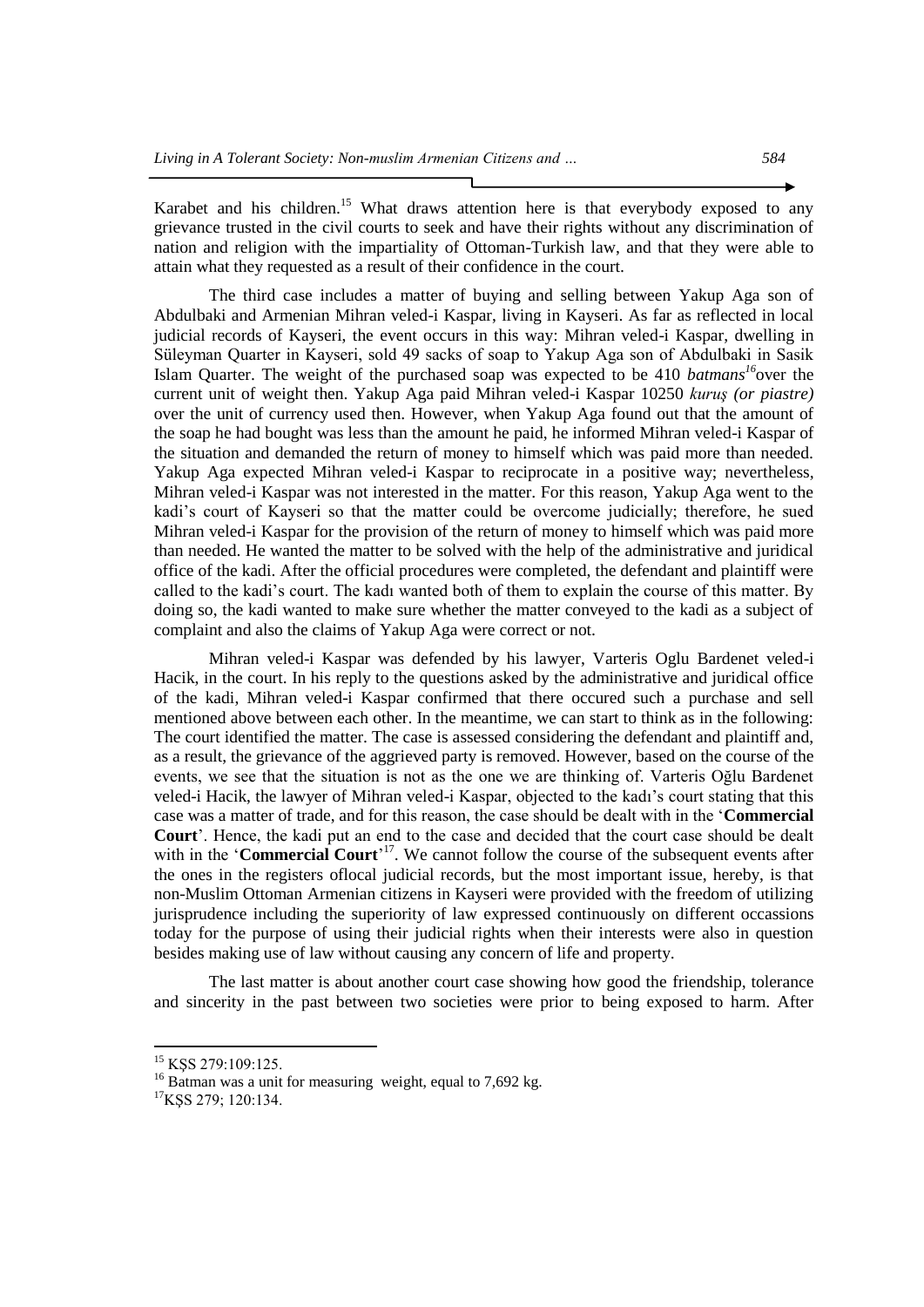examining this case, a person probably has the possibility to see again how right the scholars are in saying "**the last island of mankind**" about this civilization.

Yozgatlı Oglu Aleksan veled-i Elhanek, from Armenian community and dwelling in Sınıkcı Quarter in Kayseri, borrowed 5 *Ottoman Liras (Lira-i Osmani)* from Bagcı oglu Ahmed Aga on January 14<sup>th</sup> 1899 over the current unit of currency then; however, he died without being able to pay his debt.

Thereupon the debt in question was requested from his wife, Gülisna binti Simyon and his children by Ahmed Aga, but his wife and children were unaware of this debt, so they did not want to own this debt. Therefore, Ahmed Aga sued against Gülisna binti Simyon and her children in the kadı"s court in order to collect the money owed to him by means of the court and requested the money to be paid to himself with the help of the administrative and juridical office of the kadi. Thus, the defendants and plaintiffs were called to the court. Both sides were listened to about the matter. The defendant, Gülisna binti Simyon, declared in her statement to the court that she was unaware of her husband"s debt, but agreed that her husband was indebted as far as seen from the document presented to the court. In these circumstances, it was indispensable to say that the money would be collected immediately. However, Gülisna binti Simyon had 5 sons called Serkiz, Ohannes, Haykaz, Karbir and Artin, and a daughter called Haykanos. Because Artin, Haykanos and Karbir were very young, the lawyer Musahhar Muhyiddin getting permission to speak on behalf of them requested from the court that the payment in question be postponed until Artin, Haykanos and Karbir became an adolescent so that the family did not get aggrieved. On May  $4<sup>th</sup>$  1902, making the necessary assessments on the case, the court decided to postpone this payment in such a way that would be against Ahmed Aga until the adolescence of these children. $18$ 

Even though there are a lot of contrary cases, during the years of the occupation of İstanbul before Turkish National Movement, and in an environment where plenty of *Rums* incited Turkish hostility by causing rampages, Alerko Mandacı, a *Rum*, who was fond of justice and maintained a peaceful life in İstanbul for centuries under Ottoman concept of justice and tolerance, objected to the other *Rums* of his race, wandering his fez on his head and a rosary in his hand and saying: "**I was born under this fez, I will die under this fez**." His objection, hereby, appears as a sign of the art of living together in a different aspect.<sup>19</sup>

**In conclusion**, we, hereby, have given only a few cases, and as far as seen from the records, the Kadi"s Court of Kayseri constitutes a significant role in that the people did not encounter any religious or racial discrimination in the Ottoman society in terms of seeking justice and making use of law as in the case of Kayseri. As we see in the fourth case, although Ahmed Aga, lending money to a person from Armenian community and related to different religious belief, came from a nation representing the overwhelming majority of the society, his attempt to get the money owed to him by providing the collection of money failed. In this sense, the postponement of this payment until the adolescence of the non-Muslim Armenian children is one of the most trustworthy historical evidences displaying that tolerance and living together in

<sup>18</sup>*KŞS 279; 2:5; More on this see also Süleyman Demirci,"Justice for all: Muslim and Non- Muslim Settling Disputes at the Kadi"s Court in Kayseri, c. 1900"* Chronos: Revue d"Histoire de l"Université de Balamand*, 14/2006: 67-76.*

<sup>19</sup> Necati Güngör, *Bir Taşralının İstanbul Nostaljisi*, Yılmaz Publications., İstanbul 1992, p. 9.